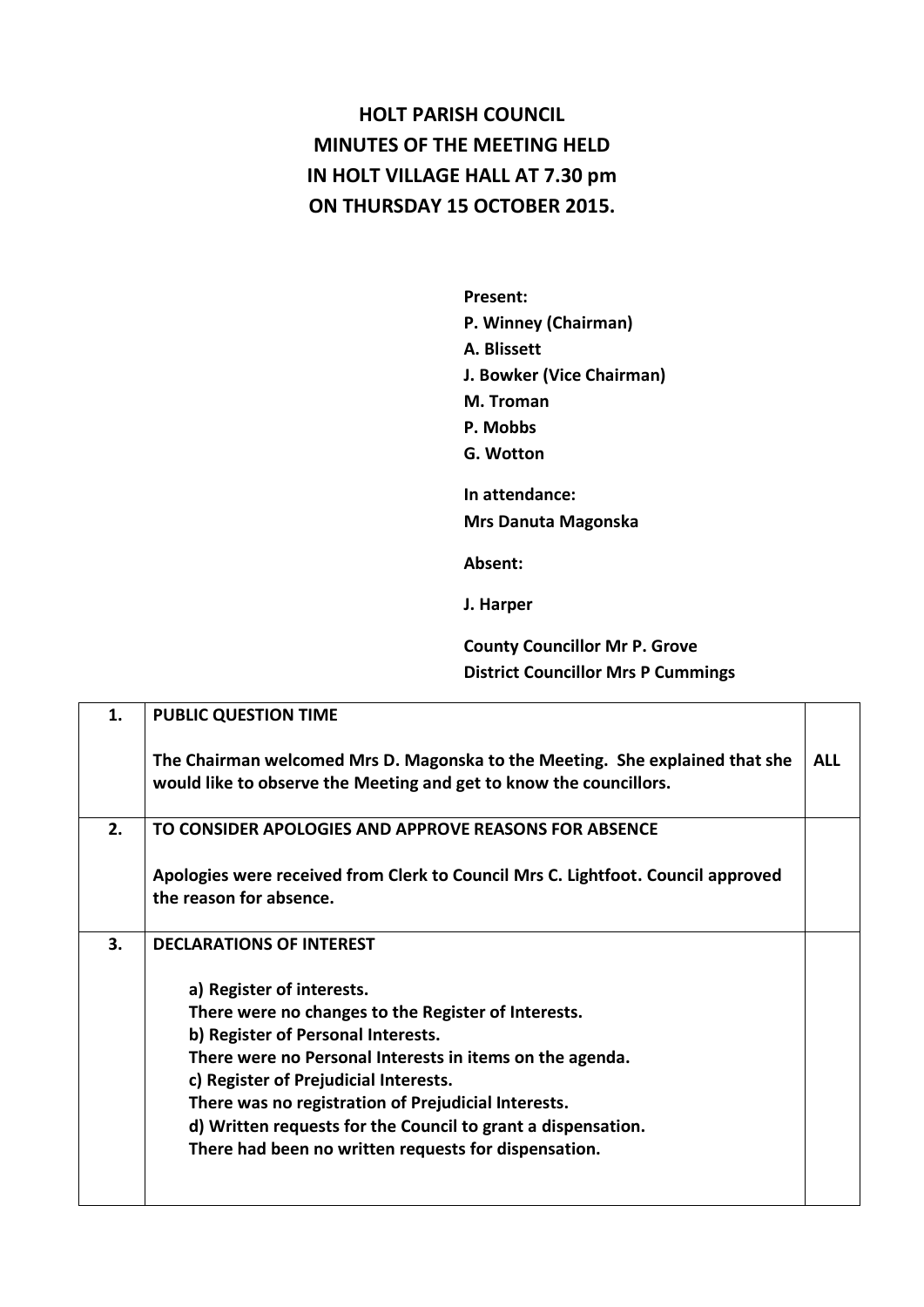| 4. | <b>COUNTY AND DISTRICT COUNCILLORS' REPORTS</b>                                                                                                                                                                                                                                                                                                                                                                                                                                                                                                                                                                                                                                                                                                                                                                                                                                                                                                                                                                                                                                                                                                                                                                                                            |                 |
|----|------------------------------------------------------------------------------------------------------------------------------------------------------------------------------------------------------------------------------------------------------------------------------------------------------------------------------------------------------------------------------------------------------------------------------------------------------------------------------------------------------------------------------------------------------------------------------------------------------------------------------------------------------------------------------------------------------------------------------------------------------------------------------------------------------------------------------------------------------------------------------------------------------------------------------------------------------------------------------------------------------------------------------------------------------------------------------------------------------------------------------------------------------------------------------------------------------------------------------------------------------------|-----------------|
|    | The County and District Councillors had reported no matters of note.                                                                                                                                                                                                                                                                                                                                                                                                                                                                                                                                                                                                                                                                                                                                                                                                                                                                                                                                                                                                                                                                                                                                                                                       |                 |
| 5. | TO APPROVE THE MINUTES OF THE MEETING OF HOLT PARISH COUNCIL HELD ON<br><b>17 SEPTEMBER 2015.</b>                                                                                                                                                                                                                                                                                                                                                                                                                                                                                                                                                                                                                                                                                                                                                                                                                                                                                                                                                                                                                                                                                                                                                          |                 |
|    | The minutes of the Meeting of Holt Parish Council held on 17 September 2015<br>were approved by Parish Council and signed by The Chairman as a true record.                                                                                                                                                                                                                                                                                                                                                                                                                                                                                                                                                                                                                                                                                                                                                                                                                                                                                                                                                                                                                                                                                                |                 |
| 6. | <b>PROGRESS REPORTS</b>                                                                                                                                                                                                                                                                                                                                                                                                                                                                                                                                                                                                                                                                                                                                                                                                                                                                                                                                                                                                                                                                                                                                                                                                                                    |                 |
|    | a) Litter bin School Lane – update report on sourcing a replacement litter bin.<br>Parish Councillor Mr A. Blissett reported that the replacement bin had<br>arrived and will be installed as soon as possible.<br>b) Defibrillator Scheme - BT Telephone Kiosk - status report.<br>Parish Councillor Mr M Troman reported that the paperwork for the<br>transfer of ownership of the kiosk had been received, along with<br>information on the Defibrillator Scheme. He and Parish Councillor Mr J.<br>Bowker would consider the next step.<br>c) Wildflower Scheme at Red Lion junction - update on project.<br>Parish Councillor Mrs G Wotton reported that steps were being taken to<br>verify the position with regard to use of the grass verge for such a project.<br>d) Parish Noticeboard – review of options for purchase of new parish<br>noticeboard.<br>The Council considered again the options available from The Parish<br>Noticeboard Company literature and agreed that the 3-door version<br>from the Prestige Range would be suitable. It was agreed that the new<br>noticeboard should be green and bear the name "Holt Parish Noticeboard".<br>Mr Michael Tew will be consulted with regard to the present footpaths<br>noticeboard. | <b>GW</b><br>CL |
| 7. | <b>PLANNING</b>                                                                                                                                                                                                                                                                                                                                                                                                                                                                                                                                                                                                                                                                                                                                                                                                                                                                                                                                                                                                                                                                                                                                                                                                                                            |                 |
|    | a) Applications Pending.<br>15/0016/CM Proposed materials recycling facility, Church Farm Quarry.<br>Councillor Mr J.Bowker will attend the meeting on 03 November.<br>14/01285/HOU Proposed two storey extension, 2 Woodbury Park, Holt<br>Heath. No objections.<br>15/00811/OUT Outline application for 24 dwellings, field off School Lane.<br>This application was discussed at length by Parish Council. A summary of<br>the discussion was recorded by the Chairman to be passed to the Clerk in<br>order that she could formulate a response on behalf of Parish Council.<br>Parish Council recommended refusal on the application on the basis the<br>application was outside the settlement boundary, the mix of housing to<br>include apartments was inappropriate to a rural location and the road<br>infrastructure was insufficient to support a development at this location in<br>the village.<br>b) Approvals/Refusals.                                                                                                                                                                                                                                                                                                                    | <b>CL</b>       |
|    | There were no further applications to discuss.<br>Other Planning Issues. There were no issues to discuss.<br>c)                                                                                                                                                                                                                                                                                                                                                                                                                                                                                                                                                                                                                                                                                                                                                                                                                                                                                                                                                                                                                                                                                                                                            |                 |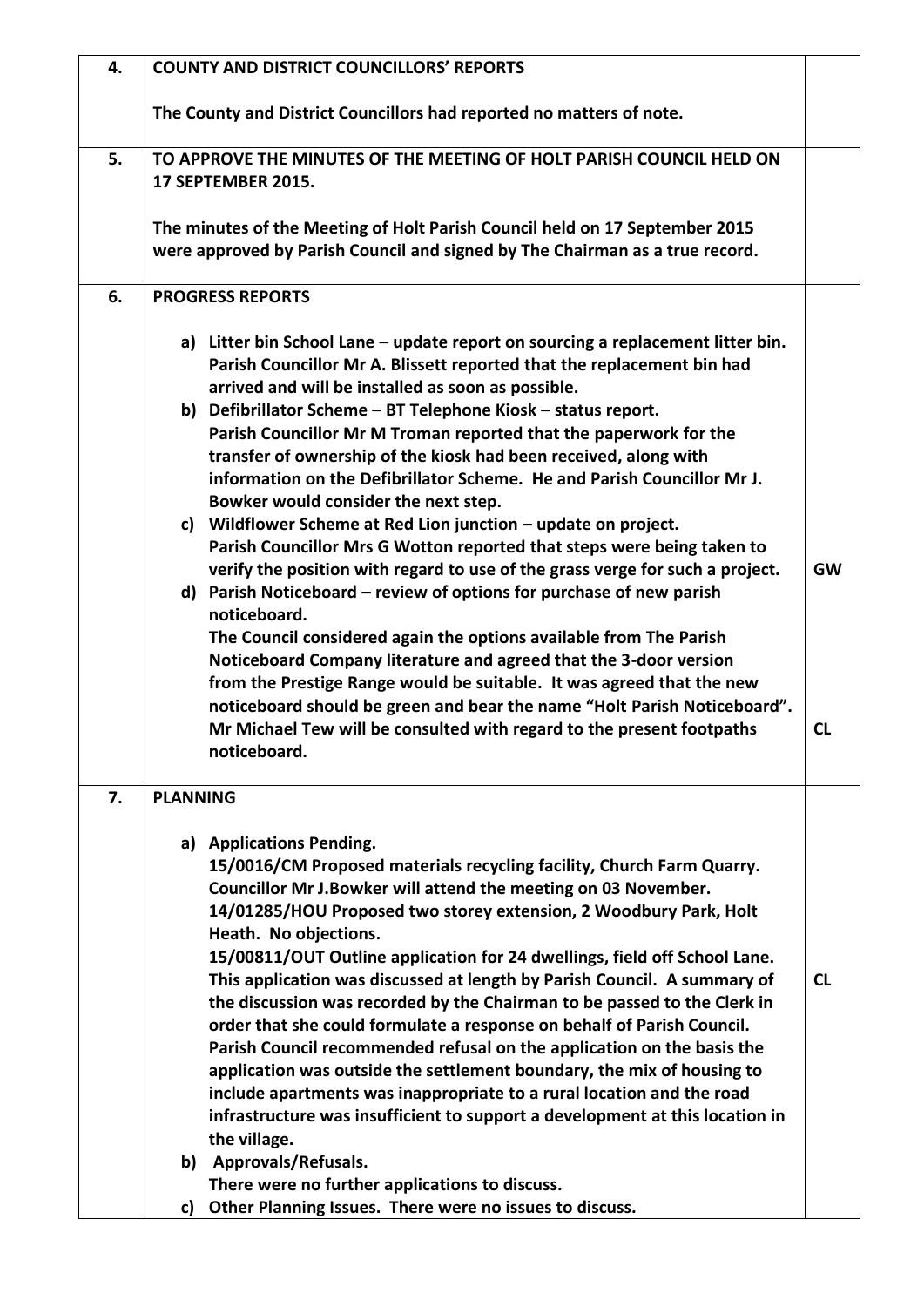| 8.  | <b>FINANCE</b>                                                                                                                                                                                                                                                                                                                                                                                                                                                                                                                                                                                                                                                                                                                                                                                                                                                                                                                                                                                                                                                                                                   |           |
|-----|------------------------------------------------------------------------------------------------------------------------------------------------------------------------------------------------------------------------------------------------------------------------------------------------------------------------------------------------------------------------------------------------------------------------------------------------------------------------------------------------------------------------------------------------------------------------------------------------------------------------------------------------------------------------------------------------------------------------------------------------------------------------------------------------------------------------------------------------------------------------------------------------------------------------------------------------------------------------------------------------------------------------------------------------------------------------------------------------------------------|-----------|
|     | a) To note the current bank balances.<br>It was confirmed that the Deposit Account stood at £10.012.29p and the<br>Current Account stood at £2,082.37p. These balances were confirmed<br>before the issuance of the cheques listed below.<br>b) To consider payments in accordance with the attached schedule.<br>The following cheques were signed and the invoices initialled by two<br>members of Parish Council: £138.00 (Cheque no. 1027) Mr P. Winney -<br>Christmas lights, £38.34 (Cheque no. 1028) Mr P. Winney - refreshments.<br>£192.00 (Cheque No. 1029) Mr C. Jones - Lengthsman September 2015,<br>£308.33 (Cheque No. 1030) Mrs C Lightfoot - Clerks salary October 2015,<br>£269.16 (Cheque No. 1031) Mrs C Lightfoot - Clerks expenses October 2015.<br>c) To review the actual spend against budget.<br>Parish Council agreed the bank reconciliation and this was signed by the<br>Chairman. The Parish Council noted the actual spend against budget.                                                                                                                                       |           |
| 9.  | <b>CORRESPONDENCE FOR INFORMATION</b><br>The Chairman reported that the revised SWDP has no more proposed housing in<br>this area.                                                                                                                                                                                                                                                                                                                                                                                                                                                                                                                                                                                                                                                                                                                                                                                                                                                                                                                                                                               |           |
| 10. | <b>CLERK'S REPORT ON URGENT DECISIONS SINCE THE LAST MEETING</b><br>a) Report from S106 Meeting. See attached notes.<br>b) Report from Meeting in relation to future of Holt Church.<br>Vice Chairman Mr J. Bowker and Councillor Mrs G. Wotton reported that<br>the meeting had been well attended and The Rev. Andrew Mottram,<br>Heritage and Buildings Community Development Officer for the Diocese,<br>had spoken of both the architectural importance of Holt church and the<br>need for the village community to come together to ensure that this asset<br>remained in use. Further to the meeting, some offers of help, both<br>financial and practical, have been received.<br>c) Report on the future of Holt Website. Councillor Mr A. Blissett reported<br>that the old website was found to be difficult to use and insufficient<br>support given. A new website is now being set up $-$ accessed at<br>www.anthonyblissett.wix.com/holtworcester - which appeared to be very<br>easy to use and to update. The cost would be £172.00 per year. The new<br>site was to be discussed next Meeting. |           |
| 11. | <b>COUNCILLOR'S REPORTS AND ITEMS FOR FUTURE AGENDAS.</b><br>Councillor Mr M. Troman asked the date of the visit of the sleigh to the<br>village at Christmas. He also mentioned that we may need planning<br>permission for the use of the defibrillator, as well as training for users.<br>Councillor Mr J. Bowker raised the issue of the Village Hall fence and it was<br>agreed that the Clerk would write to Miss Liz Oakey with regard to this.<br>Chairman Mr P Winney reported that<br>a) the silver birch tree near the Village Hall has been assessed and needs to<br>be taken down, and                                                                                                                                                                                                                                                                                                                                                                                                                                                                                                              | <b>CL</b> |